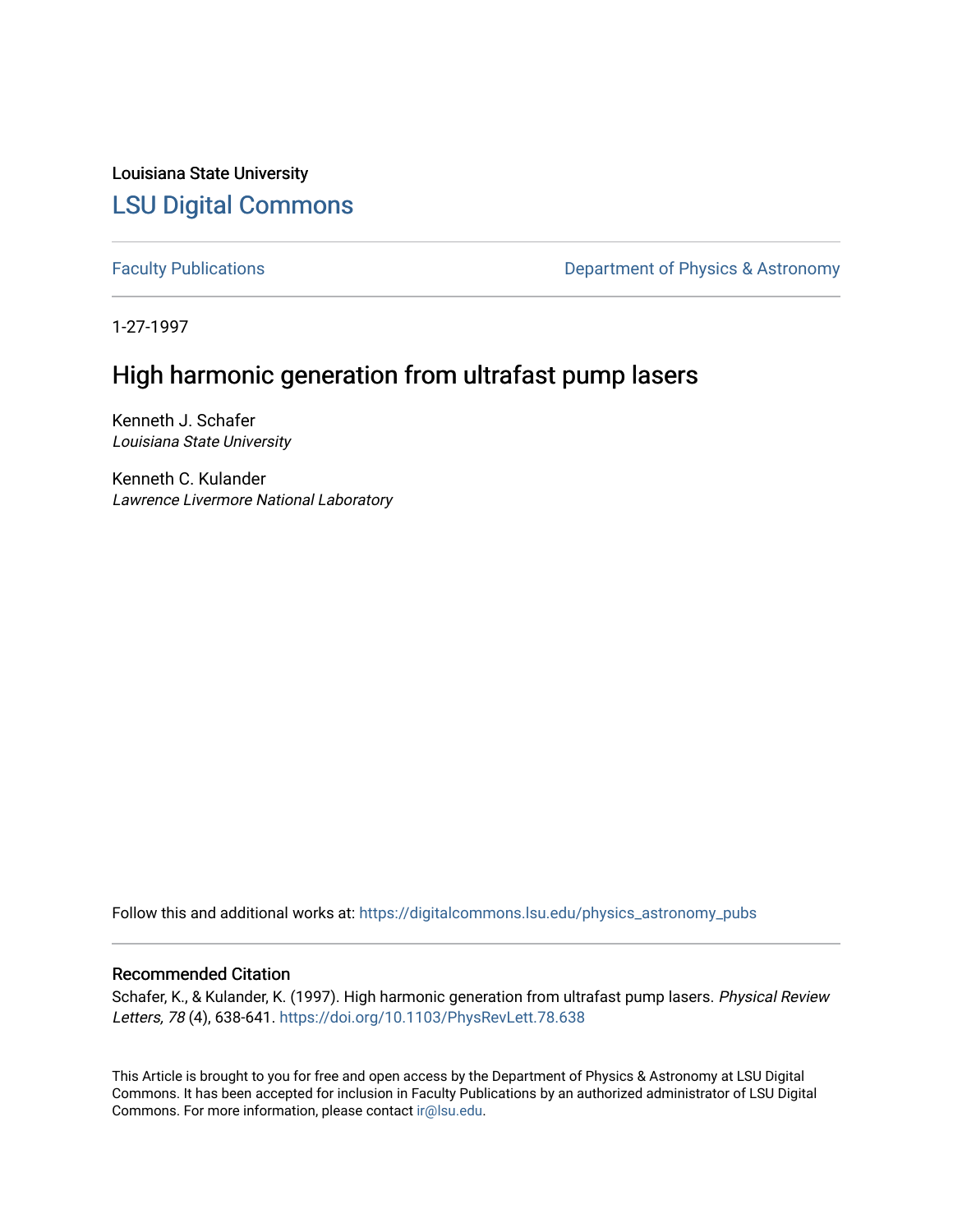## Time-dependent Hartree-Fock theory of multiphoton ionization: Helium

Kenneth C. Kulander

Theoretical Atomic and Molecular Physics Group, Lawrence Liuermore Rational Laboratory, Liuermore, California 94550

(Received 16 March 1987)

The multiphoton ionization of helium has been determined for a number of laser wavelengths and intensities using the time-dependent Hartree-Fock model. Conclusions about the ionization dynamics for very-short-pulse, high-intensity lasers are discussed. The limits and characteristics of the time-dependent Hartree-Fock method for atomic physics processes are also evaluated.

#### I. INTRODUCTION

The study of multiphoton ionization of atoms has experienced intense interest over the past few years due to exciting new experimental results obtained with shortpulse, high-power lasers. Most interesting are the observations of a spectrum of photoelectron energies indicating the absorption of a large number of excess photons during ionization<sup>1-3</sup> [above-threshold ionization (ATI)] and the production of very high ionization stages. $4-\overline{6}$ The probability of multiply ionizing atoms was found to be surprisingly large relative to the single-ionization yield leading to speculation that some sort of collective modes of the atoms were being excited.

Traditional perturbation theory (PT) has been capable of treating most of the observed data so far,  $7,8$  but it is clear that more intense shorter-pulsed lasers will push the multiphoton ionization process into the regime where PT breaks down. It is one intention of the research reported here to explore the limits of PT and to predict the behavior of atoms in fields with intensities and pulse shapes beyond those for which PT is valid.

The response of a multielectron atom to a very strong field (generally corresponding to intensities in excess in  $10^{14}$  W/cm<sup>2</sup>) can be predicted reliably only using a time-dependent approach. For short, intense pulses, the ionization rate can be fast on the time scale of the oscillations of the field. Under these circumstances the assumption of a monochromatic field is incorrect. For laser intensities above  $10^{16}$  W/cm<sup>2</sup>, the electric field becomes stronger than the interelectronic interactions. This also causes the breakdown of PT based on treating the laser as a perturbation. By explicit integration of the time-dependent Schrödinger equation, the effects of the pulse shape (rise time) and high intensity can be treated exactly. Whereas this is feasible for a single-electron atom,  $\delta$  the equations are intractable for multielectron systems.

A method which has been used successfully for strong collisions of multielectron atoms is the time-dependent Hartree-Fock (TDHF) or time-dependent selfconsistent-field method.<sup>10-12</sup> In this approach the time evolution of the electronic orbitals is followed using the mean field of the total electron density as part of a timedependent potential. In this way some of the instantaneous correlation of the electrons is smeared out or averaged over, while the rest of the interactions, the nuclear attractions, etc., are handled accurately. This mean-field approximation reduces the dimensionality of the problem significantly, from 3X particle coordinates to three spatial dimensions for  $N$  orbitals, so that manageable calculations can be performed.

Using this approach, we have performed a number of calculations for the two-electron helium atom. The results can, with caution, be extrapolated to systems with more electrons. These calculations explore the effects of pulse shape, peak intensity, and wavelength on the preionization dynamics (PD) of the electrons in the atom. We also obtain ionization rates for constantintensity interactions when an exponential decay of the initial state is observed. These calculations show that ionization rates which are indeed fast compared to the laser oscillation rate are predicted for intensities realizable in the laboratory.

They also show that the PD can change dramatically for different wavelengths. At very short wavelengths there is evidence that a collective mode could be excited and play an important role in the PD. If this is the case, some prospect exists of producing very highly excited states of the atom, well above the ionization potential, for times comparable to autoionization lifetimes. It is dificult to imagine constructing such "collective" states for multielectron systems in a basis-set-type calculation. If these states are not included in the calculations, we cannot find out whether they play a role in the PD. Therefore, our approach is to use numerical orbitals, which require no preconceived notions about their form, and only limited assumptions about their extent. In this way we attempt to allow the laser interaction and the time-dependent mean field to drive the evolution of the system without limits. This is achieved in part in these calculations, but not entirely. As discussed below, we place the restriction on the wave function that it can be represented, for all time, by a single Slater determinant. This constraint inhibits proper autoionization and treats the state of the system in an averaged sense rather than in terms of quantum states with specific amplitudes. The physical meaning of this constraint and the interpretation of the results are also the subjects of this investigation. The tractability of the TDHF method to treat complicated processes makes it attractive for development. But, since it is a relatively new method in atomic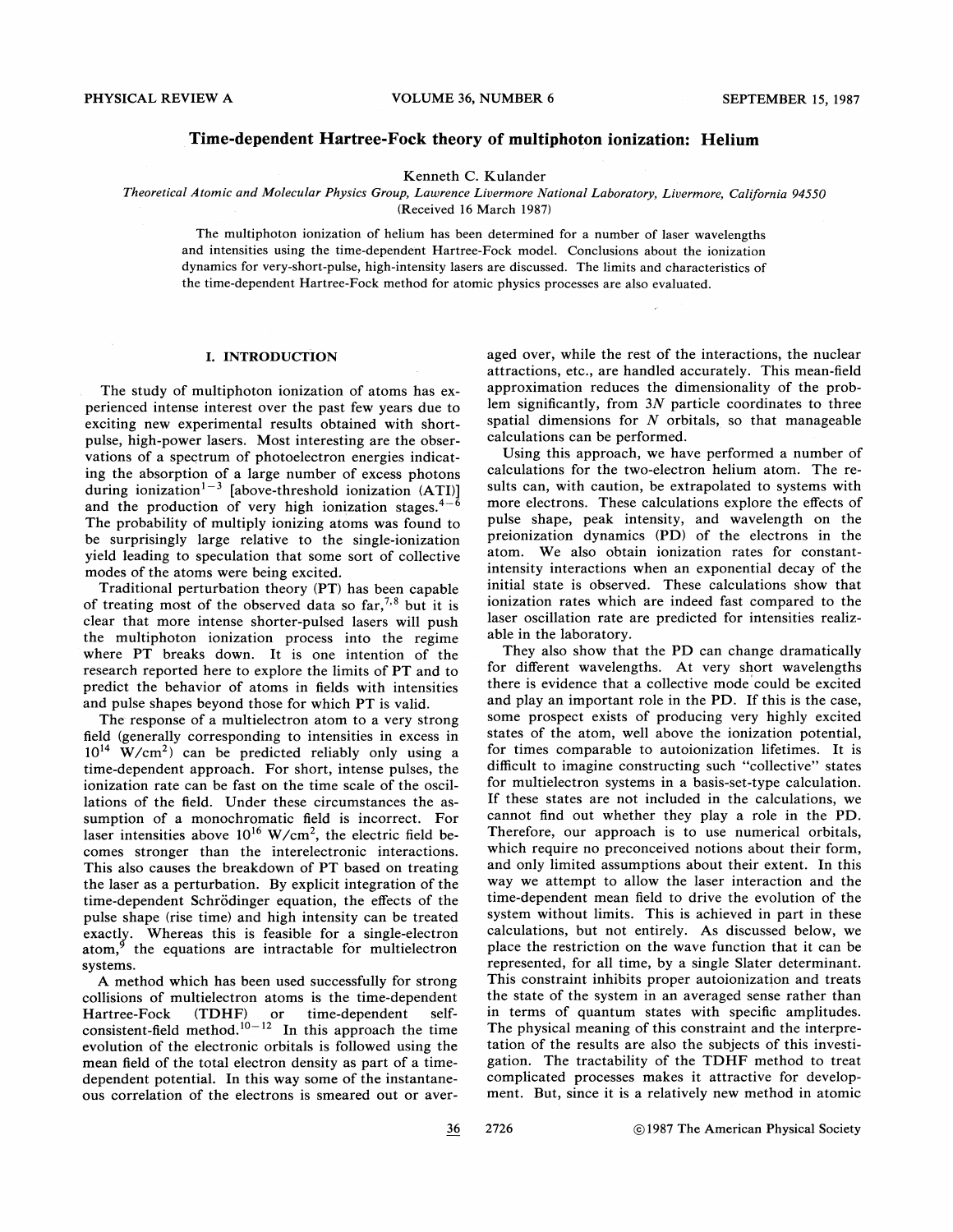physics, its applicability and limitations are yet to be completely understood. In Sec. II we will present in some detail the method of

calculation used in studying multiphoton ionization of helium. In Sec. III we will present many results of both the PD and the ionization rates for various intensities and frequencies. Section IV contains our conclusions about both the multiphoton ionization dynamics and the method itself.

## II. METHOD

Calculations of the multiphoton ionization of helium have been carried out in two approximations which illustrate or emphasize different aspects of the possible ionization dynamics. In the first calculation, the helium system is treated as a one-electron atom by freezing one of the electrons in its ground-state (static Hartree-Fock) orbital. In this case, the active electron absorbs energy from the laser field in the potential given by the nuclear attraction and the mean Coulomb field of the frozen second electron. Of course, there is no mechanism in this calculation for the excited electron to share its energy with the other electron. The second calculation is carried out using the method commonly described as the time-dependent Hartree-Fock or the time-dependent self-consistent-field technique. In this calculation the electronic wave function is given by a single Slater determinant, whose time evolution is given in terms of the evolution of the individual orbitals. In the case of helium, the wave function is given by a single, doubly occupied atomic orbital which evolves in time in response to the laser field, the nuclear attraction, and the time-

dependent mean field due to the Coulomb interaction between the electrons. The basic difference between the two calculations is that the second case allows the electrons to share the absorbed energy, albeit in a constrained way, so the possibility of collective effects can be examined.

We explicitly solve the mean-field approximation to the time-dependent Schrödinger equation:

$$
i\hbar \frac{\partial}{\partial t} \psi(\mathbf{r}, t) = H(\mathbf{r}, t) \psi(\mathbf{r}, t) , \qquad (1)
$$

where the time dependence in the Hamiltonian comes from the photon-electron interaction. The wavelengths of interest are large compared to the size of the atom so that the dipole approximation is valid. The matterradiation interaction term, assuming a classical field, is given by

$$
V_I = -eE(t)z\sin(\omega t)
$$
 (2)

where we assume a linearly polarized laser field.

The general form of the TDHF solution of Eq. (1) assumes a completely antisymmetrized product wave function

$$
\psi(\mathbf{r}_1 \cdots \mathbf{r}_n, t) = A \prod_{i=1}^n \phi_i(\mathbf{r}_i, t) .
$$
 (3)

Putting Eq. (3) into Eq. (1) and taking moments with the presumed orthonormal orbitals, we obtain the usual TDHF equation,

$$
i\frac{\partial}{\partial t}\phi_i = (h + V_I)\phi_i, \quad i = 1, \ldots, n
$$
 (4)

where the Fock operator,  $h$ , is given by

$$
h\phi_i(\mathbf{r}) = -(\hbar^2/2m)\nabla^2 + e^2 \sum_j \int d\mathbf{r}' |\phi_j(\mathbf{r}')|^2 / |\mathbf{r} - \mathbf{r}'| - Ze^2/r - e^2 \sum_{j>i} \left[ \int d\mathbf{r}' \phi_j(\mathbf{r}') \phi_i(\mathbf{r}') / |\mathbf{r} - \mathbf{r}'| \right] \phi_j(\mathbf{r})
$$
 (5)

The TDHF method is an initial value problem, for which the initial conditions are chosen to be the ground, static Hartree-Fock wave function of the system. At time  $t = 0$ , the interaction term, Eq. (2), is zero with our choice of phase. The envelop function  $E(t)$  is normally chosen to rise linearly over five to ten oscillation periods, then be constant thereafter. During the constant interval, an ionization rate can be determined if the decay is found to be exponential. For helium, the initial state is a singlet so that there is a single spatial orbital and no exchange term in the Fock operator.

We solve this partial differential equation using a finite-difference representation of the electronic wave function. (See Ref. 11 and references therein for details.) The Hamiltonian for an atom in a linearly polarized laser field has cylindrical symmetry. For an s orbital, we can write

$$
\phi(\mathbf{r},t) = \rho^{-1/2} \chi(\rho,z,t) \tag{6}
$$

and set up a two-dimensional grid in  $\rho z$  space defined by

$$
\rho_j = \Delta(i - 1/2), \quad j = 1, \dots, nr \tag{7}
$$

and

$$
z_k = \Delta[k - (nz + 1)/2], \quad k = 1, \dots, nz
$$
 (8)

with equal grid spacing  $\Delta$  in both dimensions. Putting Eq. (6) into Eq. (4), we obtain a set of coupled finitedifference equations for the values of the orbital at the grid points. The prefactor in the definition in Eq. (6) removes the first derivative term in the radial direction in the cylindrical Laplacian. Then the kinetic energy is calculated using a three-point difference formula. These difference equations are derived variationally after the discretization has been made. $^{13}$ 

The time propagation is accomplished using a Peaceman-Rachford, alternating directions implicit method which has been used and described previously method which has been used and described previously<br>or TDHF calculations.<sup>11,13</sup> The advantage of this particular propagator is that it is stable, unitary, and requires only vector multiplication and tridiagonal matrix inversion. Both of these manipulations are linear in the number of grid points and are easily vectorized. In fact, we find that on a vector machine, the computation time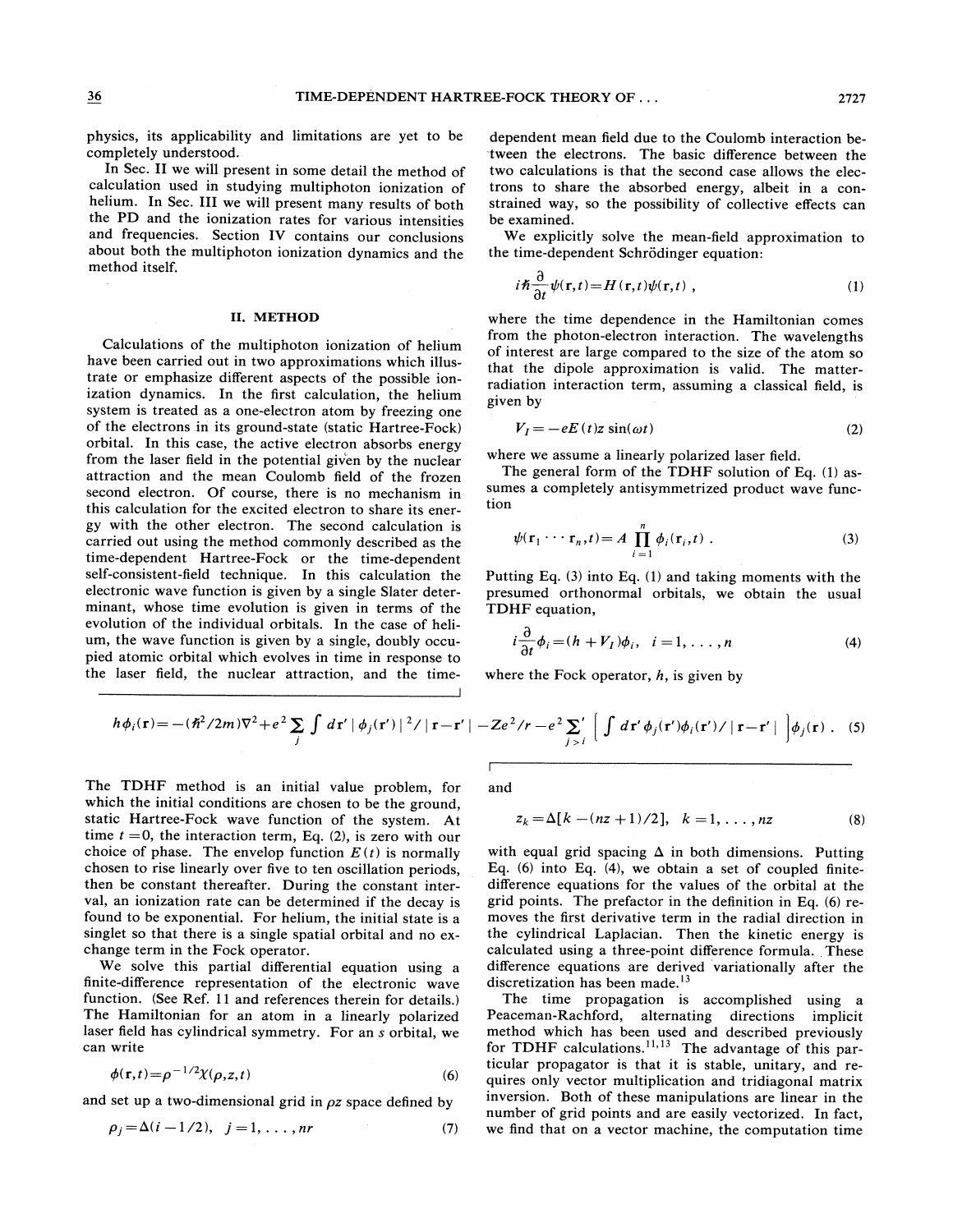increases more slowly than the number of grid points. In particular, doubling the number of points in each dimension resulted in the overall calculation time increasing by a factor of 3.4. The integration parameters (grid spacing, grid size, time step, etc.) have been varied to determine the sensitivity of the results we report. The calculated ionization rates changed by less than 20% for reasonable variations of the parameters. The grid spacing was typically chosen to be  $0.2a_0$  and the time step such that it required 200—400 steps per oscillation period of the field. The stability of the evolution is evidenced by constant ionization rates over thousands of integration steps during the constant intensity period of the calculations.

The calculation proceeds as follows. The static Hartree-Fock ground-state wave function is determined by propagating an approximate ground state in imaginary time. The wave function relaxes to the true ground state for the finite grid in 20—50 integration steps. This initial state is then propagated in real time according to Eq. (4). The amplitude of the field,  $E(t)$ , rises linearly over an integral number of cycles, then is held constant. The number of cycles chosen for the turn on interval generally is large enough that the increase is approximately adiabatic. The wavelengths we have considered are well off resonance so that we find no significant effects due to the length of the turn-on period. During the propagation, the time-dependent wave function is projected onto the initial state, and excited states, in order to identify the dynamics of the excitation process. Also, since the grid has finite extent, we include an absorbing interaction on the boundary. The range and strength of this imaginary potential is chosen so that minimal reflection of the wave function occurs. The distance to the boundary is chosen large enough that the predicted ionization rates are not affected. This is possible because once the electron is far from the nucleus, it can no longer absorb or emit photons: it is very unlikely that the electron will be turned around by the field once it has reached the boundary. An exception to this occurs for the long-wavelength, high-intensity cases for which reflection from a ponderomotive barrier<sup>14-16</sup> may occur. We generally perform the projections onto bound-state wave functions only at times when  $\omega t = n \pi$ .

As we found in our hydrogen calculations, $9$  for direct ionization, the ionization rates determined either by the disappearance of the ground-state probability or the decrease in the norm of the wave function due to the absorption at the boundary, are identical. If the ionization is indirect, proceeding through bound or quasibound intermediates, we find Rabi oscillations in the ground-state population and generally, nonexponential decay of the norm. The consequences of this sort of PD, both in terms of ionization rates and the TDHF model itself, are discussed below.

#### III. RESULTS

Before discussing the ionization rates and results, some discussion of TDHF is appropriate. In the short time limit, TDHF is equivalent to the random-phase approximation (RPA) or random-phase-approximation

with exchange (RPAE) which can give reasonable excitation and ionization cross sections. For long-time propagation which we employ-here, we consider the evolution of the wave function to represent an average-atom picture of the process. Helium is a good starting point for understanding the characteristics of the time-evolving wave function. The doubly occupied orbital can be expressed as a linear combination of atomic orbitals

$$
\phi(t) = a_{1s}(t)\phi_{1s} + a_{2s}(t)\phi_{2s} + a_{2p}(t)\phi_{2p} + \cdots
$$
 (9)

Initially, of course,  $a_{1s}$  is one with the rest of the timedependent expansion coefficients being zero. Putting two electrons in this time-dependent orbital with opposite spins, we have the wave function expressed in terms of zero-order singly and doubly excited (singlet) product states of the system. Of course, the continuum states must also be included in this expansion.

This expansion illustrates two defects of the TDHF wave function. First, the single-configuration wave function forces, for example, the amplitude in the  $1s2p$  state to be related to that for the  $2p^2$  state. Second, these product states are not accurate representations of the true excited states. Since the TDHF equations are nonlinear in the orbitals, the principle of superposition, which is valid for the Schrödinger equation, does not hold. For these reasons, the TDHF wave function is best interpreted as an averaged representation of the exact wave function. This means that it is averaged in the sense of a multiconfiguration solution of a timedependent Schrödinger equation which evolves in an average field. For systems with a very high density of states, a mean-field theory generally gives a good approximation to the system's dynamics. For multielectron atoms, this should be the case. But for helium, which has a very low density of states, with no bound doubly excited states, this approximation is severe.

Finally, the single-configuration restriction inhibits the autoionization of doubly excited states. It does not exclude it entirely, but the autoionization rate will be greatly underestimated. Making allowances for inaccurate excitation energies and hindered autoionization, much can be learned about the behavior of atoms in intense fields using this approach.

We first discuss in detail the results for the longwavelength, multiphoton ionization of He for a particular wavelength, 1.064  $\mu$ m, and peak intensity,  $1 \times 10^{15}$  $W/cm<sup>2</sup>$ . We emphasize this case in order to illustrate some of the information which can be obtained in a single calculation.

As stated above, the initial state is chosen to be the ground, static Hartree-Fock wave function of the finitedifference Hamiltonian. This is determined by propagation of an approximate ground state in imaginary time until the expectation value of the total energy converges. We have used a grid with 259 points in the z direction and 100 points in the  $\rho$  direction with a grid spacing of 0.2 $a_0$ . We obtain an initial state energy of  $-75.95$  eV, which compares well with the Hartree-Fock limit of  $-77.87$  eV. The respective orbital energies are  $-24.28$ and  $-24.98$  eV. The true ionization potential is 24.58 eV and the total energy is  $-78.98$  eV. The main error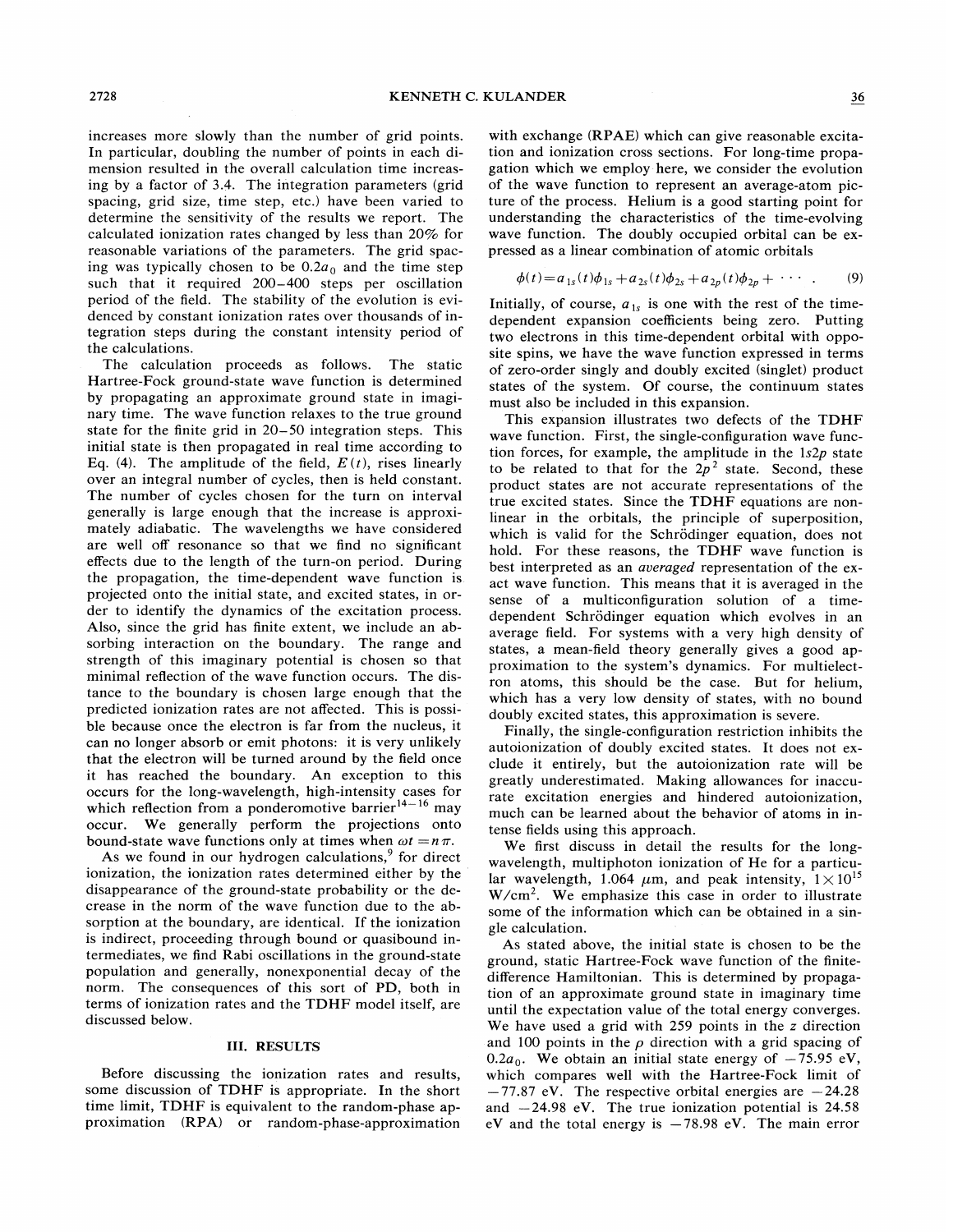

FIG. 1. Density plot of the initial helium orbital. Contours differ by a factor of 10.

in these numbers comes from the sparse representation of the wave function near the nucleus. The evaluation of the nuclear attraction on this grid, therefore, is the least accurate term in the total energy. We assume this is not serious with respect to calculations of multiphoton ionization. Because of the error in the ionization potential, the number of photons required to ionize the atom differs by one (22 versus 21) for the 1.064- $\mu$ m case with respect to the Hartree-Fock (Koopmans's) or the true ionization potentials. This is not terribly important because the ionization process, in these long-wavelength cases with the intensities considered in this work, is in the Keldysh or tunneling regime and does not depend the Keldysh or tunneling regime and does not depend<br>very strongly on the wavelength.<sup>17,18</sup> This will be discussed further below.

First we show in Fig. <sup>1</sup> the initial-state wave function. The density contours differ by an order of magnitude so that the outer contour represents a density  $10^{-5}$  of the peak density. The figure also shows the approximate size of the grid used in the calculations. The true boundaries are at  $z = \pm 25.8a_0$  and  $\rho = 20.1a_0$ . We consider a calculation for the field defined in Eq. (2) where  $E(t)=E_{\text{max}}f(t)$  and



FIG. 2. Time evolution of the classical field strength for a photon wavelength of 1.064  $\mu$ m and a rise time of five periods. Time is in atomic units  $(2.4189 \times 10^{-17} \text{ s})$ .



FIG. 3. Time-dependent expectation value of z (in atomic units).

$$
f(t) = \begin{cases} t/t_{\text{max}}, & t < t_{\text{max}} \\ 1, & t \ge t_{\text{max}} \end{cases} \tag{10}
$$

Here  $E_{\text{max}} = 0.169$  a.u. corresponding to the maximum aser intensity of  $1 \times 10^{15}$  W/cm<sup>2</sup> and  $t_{\text{max}}$  is chosen to be five oscillation periods of the field ( $\omega t_{\text{max}}=10\pi$ ). For photons with a 1.064- $\mu$ m wavelength, the period is  $3.55 \times 10^{-15}$  s (147 a.u.). The calculations we discuss follow the evolution of the wave function for ten periods. Figure 2 shows the time dependence of the classical field for this calculation. During the first five periods the field increases linearly then is constant. In Figs. 3—<sup>5</sup> we plot the time-dependent expectation values of z,  $z^2$ ,  $\rho$ , and  $\rho^2$ . These all follow closely the time evolution of the field. As expected, the extent of the oscillations in the direction of polarization of the field are much smaller than for a free electron.<sup>16</sup> We note that the expectation values were determined every eighth of a period so that the curves are less smooth than they should be. It is important to note that the wave function does experience a periodic distortion, due to the oscillating field. This type of driven motion has been proposed as a mechanism for exciting the inner shell of a many-electron atom by the oscillations of the outer shell.<sup>19</sup> For larger systems, these calculations can show the extent of the motion of the least strongly bound shell and can be used to assess the extent to which laser energy can be coupled into the inner electrons through this mechanism. Note that this distortion corresponds to the *simultaneous* excitation of all the electrons in a given shell which may be difficult to represent accurately in a basis-set calculation. A Floquet calculation of the dressed state of a multielectron atom using a basis containing only single and double excitations from the initial configuration would be inade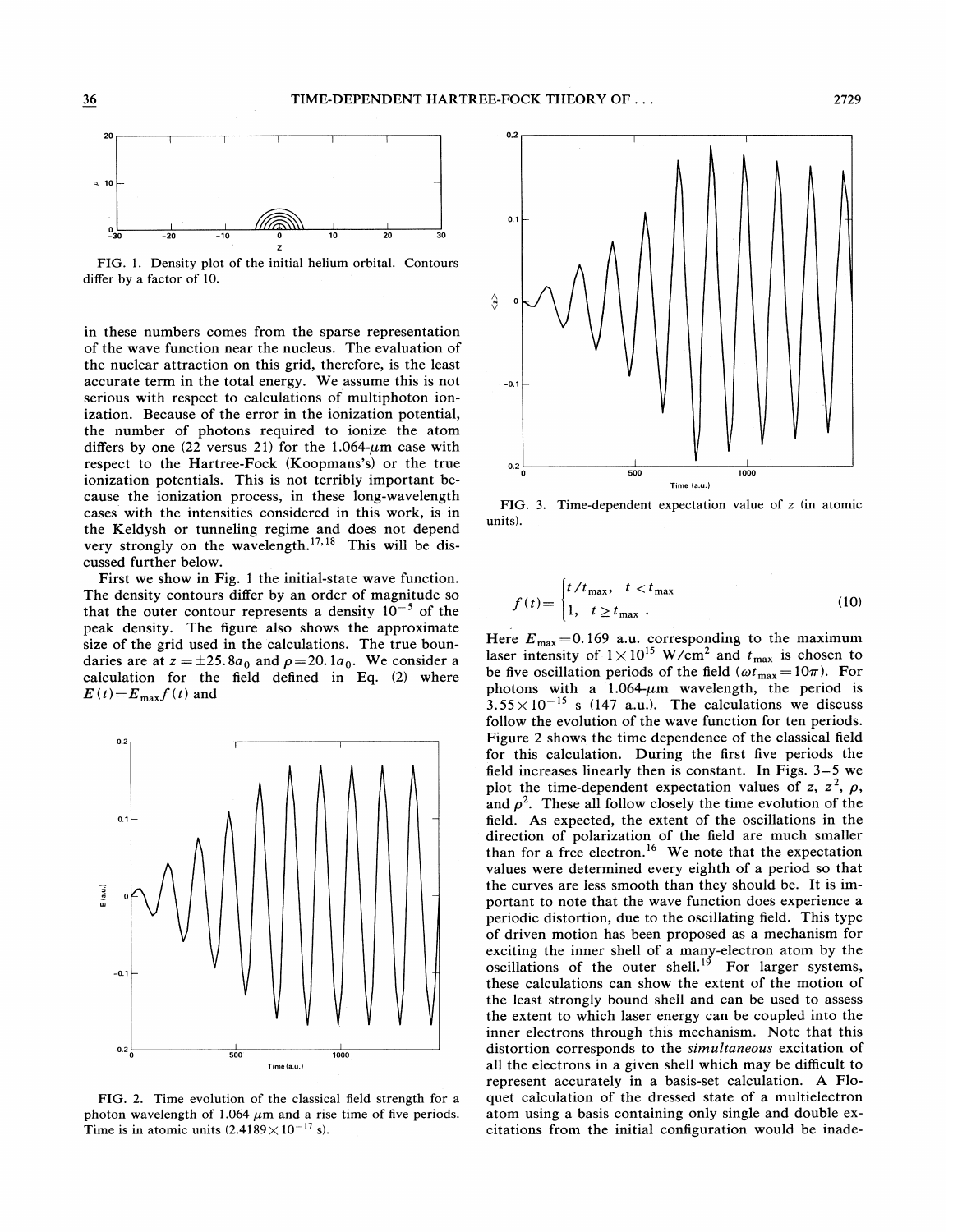tomatically.

of an operator  $\hat{A}$  by



FIG. 4. Time-dependent expectation value of  $z^2$ .

quate to describe this motion. With numerical orbitals, these multiply excited configurations are included au-

We also have determined the time evolution of the various contributions to the total energy. These are shown in Figs. 6 and 7. We define an expectation value



FIG. 6. Time-dependent expectation values of the singleparticle kinetic energy (upper dashed line), the Coulomb repulsion (lower dashed line), and the negative of the orbital energy (solid line). Energies are in electron volts.

$$
\langle \hat{A} \rangle = \langle \phi | \hat{A} | \phi \rangle / \langle \phi | \phi \rangle
$$
 (11)

to allow for the time-decreasing norm of the wave function due to the absorbing boundaries. This decay means the Coulomb integral, the second term on the right-hand



FIG. 5. Time-dependent expectation values of  $\rho$  and  $\rho^2$ (solid line).



FIG. 7. Time-dependent expectation value of the nuclear attraction (dashed line) and the total electronic energy (solid line).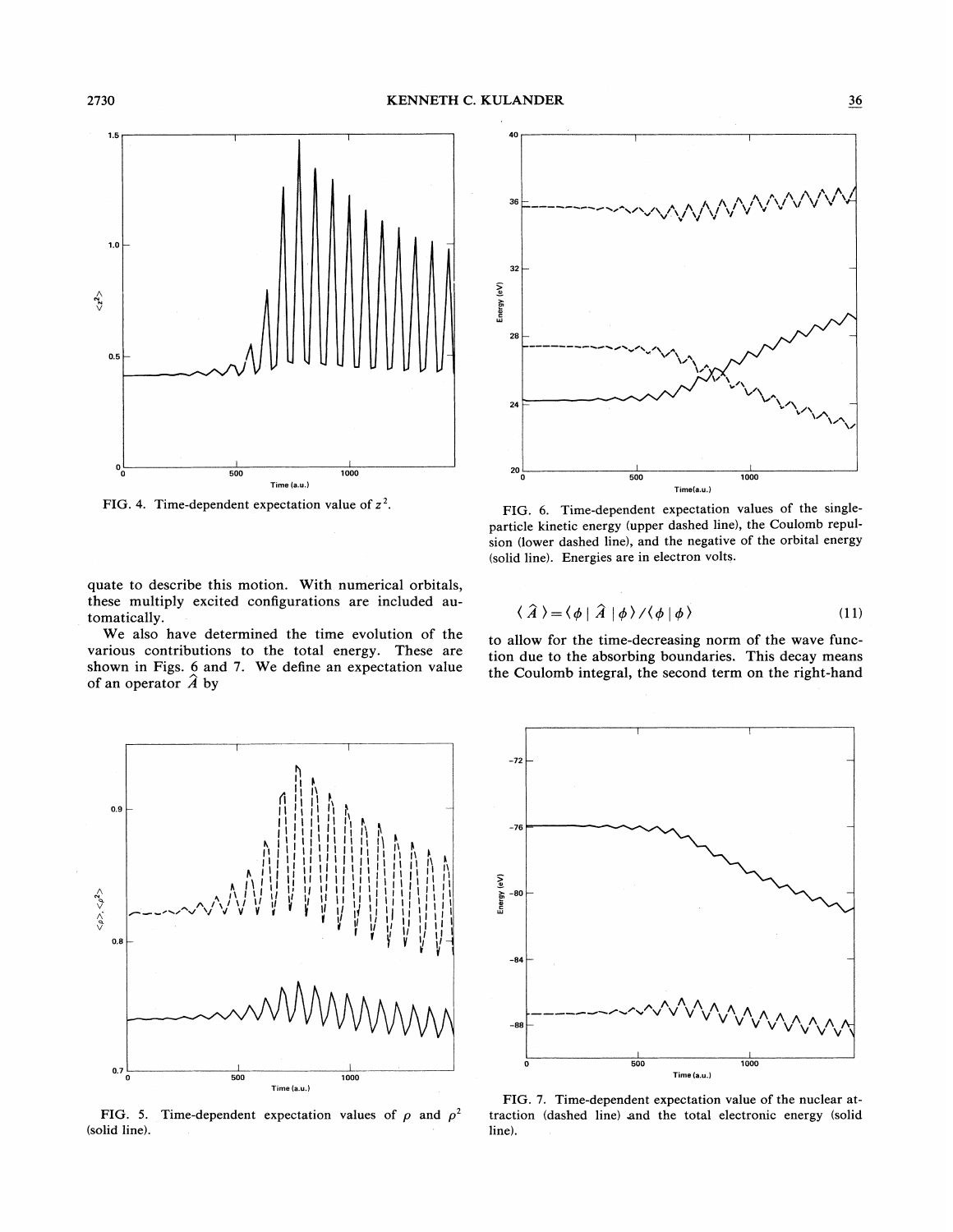side of Eq. (5), gets weaker as the atom ionizes, as can be seen in Fig. 6. As the interelectronic repulsion becomes weaker, the orbital energy and the total energy both increase in magnitude, making it more dificult for the atom to ionize. This is a true many-electron effect in that we know the ionization potential for each stage of ionization of an atom is higher than the previous one. It is a characteristic of the TDHF method that this change is made in a continuous manner rather than in steps as would occur in a real atom. Note that from Figs. 6 and 7 we find that the nuclear attraction and kinetic energy change much more slowly than the Coulomb repulsion. This is due to the latter depending on the total electronic density, while the others do not. The oscillatory structure in all these expectation values follow the oscillations in the laser field. Also, the peak amplitudes of the expectation values of the size of the orbital shown in Figs. 3—<sup>5</sup> decrease with time because of the orbital becoming more strongly bound.

We determine the extent to which the atom is excited by projecting the time-dependent wave function onto the initial state. In Fig. 8 we show both the time-dependent norm of the wave function and the probability remaining in the ground state. This projection onto the initial wave function may make physical sense only when the phase of the field is such that  $sin(\omega t)$  vanishes. In general, the projection should be onto dressed atomic states. However, to illustrate the variation of the wave function with time, we have projected onto the field-free ground state several times during each period to obtain the dashed line shown in Fig. 8. It is clear that only a small fraction of the wave function is excited from the ground state directly to the continuum during each period. This excited flux then propagates to the boundary of the grid and is absorbed. The flat segments in the timedependent norm are due to the finite travel time for the electron to reach the boundary. The corresponding time interval indicates the electron energy is on the order of several electron volts, indicating a high probability of the electron having absorbed more than the minimum number of photons for ionization (ATI). A more quantitative analysis of the outgoing electron flux would be required to establish that this is indeed the fact, but experimentally this certainly has been found to be the case.

The decay of the initial state shown in Fig. 8 is found to be nonexponential during the last half of the integration time when the intensity is constant. This is due to the gradual increase in the binding energy, making ionization more dificult. Therefore, we find the ionization rate decreases as the ionization proceeds.

Such calculations give a reasonable understanding of the multiphoton ionization of helium in this longwavelength limit. The ionization is predicted to be direct; no structure due to the excited states of the system is in evidence. By direct we mean the lack of appreciable excitation of any intermediate state as indirect photodissociation. We are not addressing the direct versus sequential emission of many electrons. We obtain further insight into the ionization dynamics from the time-dependent wave function itself. In Fig. 9, eight density plots of the time-dependent wave function during



FIG. 8. Time evolution of the norm of the wave function (solid line) and the projection of the time-dependent wave function onto the ground (initial) state.



FIG. 9. Snapshots of the  $21 +$  photon ionization of He at  $I = 10^{15}$  W/cm<sup>2</sup>.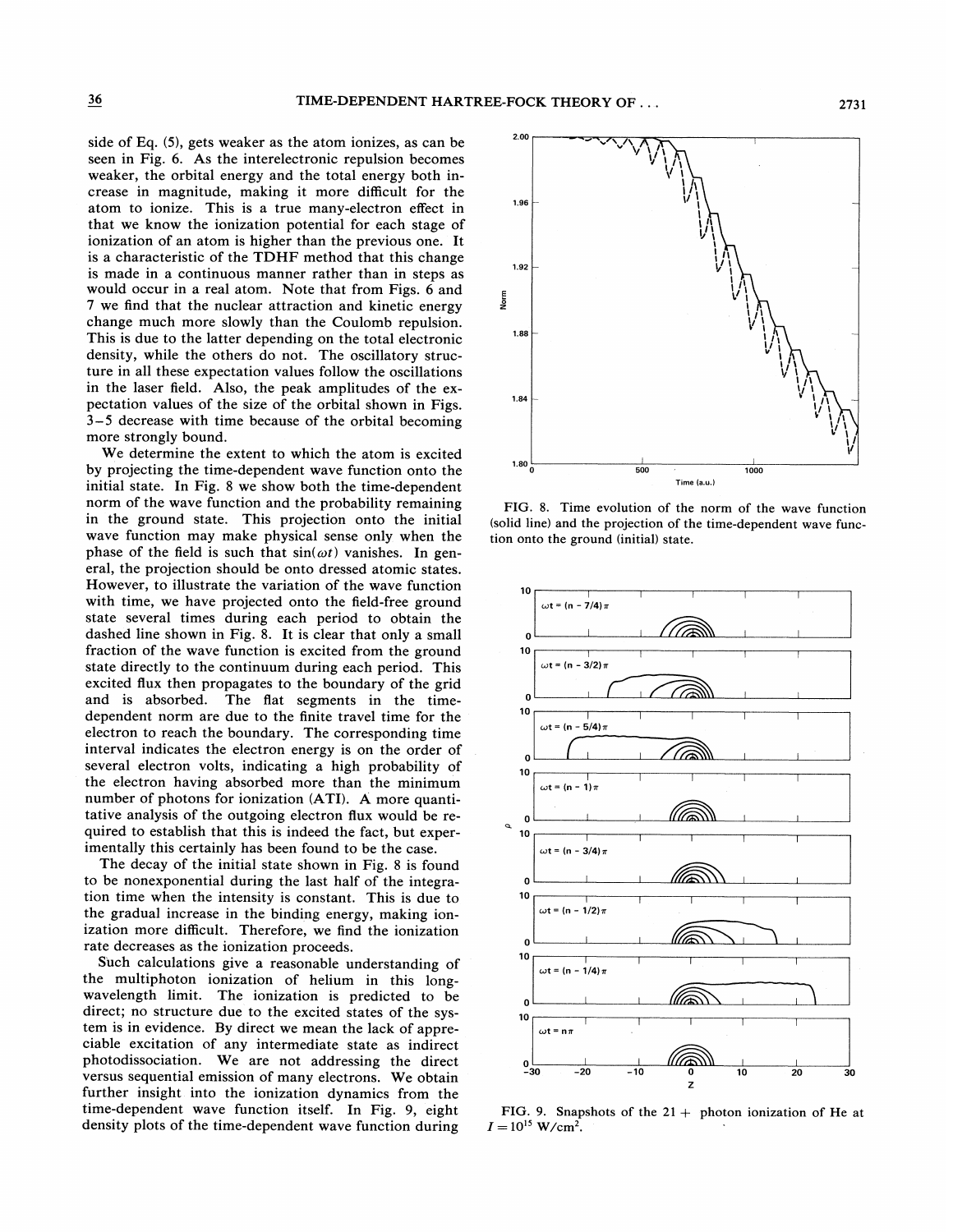one cycle are displayed. These show that the electrons emitted are strongly focussed along the direction of polarization. One might be concerned that the finite size of the grid could inhibit the excitation to a highly excited Rydberg state. We believe this does not prevent us from determining accurate ionization rates because this field is expected to ionize any Rydberg state very rapidly on the time scale of the excitation of the ground state.

At the highest intensities and longest wavelength considered, we observe the ionization flux emitted toward either the positive or negative z axis depending on the phase of the field as shown in Fig. 9. In these cases a free electron in the laser field would exhibit oscillations which are large compared to the size of the atom.  $14-16$ The maximum excursion of a free electron is given by

$$
z_{\text{max}} = \frac{eE}{m\omega^2} \tag{12}
$$

which for the worst case considered in Table I is approximately  $130a_0$ . This is much larger than our grid so that our absorbing boundary is inside the ponderomotive barrier whose height is given by

$$
E_p = \frac{e^2 E^2}{4m\omega^2} \tag{13}
$$

For the 1.064- $\mu$ m laser at an intensity of 2 $\times$  10<sup>15</sup> W/cm<sup>2</sup> this barrier is greater than 200 eV. This means the electron must absorb an additional 200 eV above the fieldfree ionization potential in order to escape from the vicinity of the ion. It seems likely that once the electron has absorbed enough energy to be above the ionization potential, it will rapidly absorb more energy to climb out of the ponderomotive well. Having too small a grid to test this hypothesis means that our ionization rates for the highest intensity, longest-wavelength cases may be too high. Unfortunately, it requires an intractably large grid to test this hypothesis for the case described above. We did examine the 532-nm,  $1 \times 10^{15}$ -W/cm<sup>2</sup> case more we did examine the 332-nm,  $1 \times 10^{-5}$  W/cm<sup>-</sup> case more<br>closely. In this case the  $z_{\text{max}}$  is  $23a_0$  so that our stan-<br>dard choice of boundary at  $\pm 26a_0$  might be inadequate to allow for refIections ofF of the ponderomotive barrier. Therefore, we performed a second calculation with the z boundaries at  $\pm 52a_0$  and found that the final ionization rate did in fact decrease by 15%. In this case the ponderomotive barrier is 26.4 eV. On the expanded grid, there appears to be some reflection of electron density from the ponderomotive barrier which, when it rescatters ofF the atom, may be deexcited back to the ground state. Also there is a much larger time delay between the disappearance of the ground-state probability and its absorption at the boundary. Because it only makes physical sense to project onto the initial, undressed state when the oscillating field vanishes, it is not possible to determine directly whether some probability is excited then deexcited during part of a period. We postulate this as an explanation for the lower rate of depletion of the ground state in the larger grid calculation. These conclusions are preliminary but indicate the first evidence of the role of the ponderomotive efFect in a calculation of multiphoton ionization. A systematic study of this in a full three-dimensional system is computationally intractable. It should be possible to do so in a onedimensional model, however.

For comparison with this high-order ionization process we show the excited wave function for the one- and two-photon ionization of helium in Fig. 10. These density plots obviously show the  $p$  and  $d$  character of the final continuum orbitals. Also, these cases differ significantly from the long-wavelength case in which ionization flux is first emitted to the right then to the left along the z axis during the period of the laser oscillation. In the loworder process the  $p$ - and  $d$ -wave character is the same throughout the whole period. We believe the longwavelength behavior is consistent with the Keldysh-type tunneling model.<sup>17</sup> Our calculated one- and two-photon cross sections agree very well with perturbation results, illustrating the accuracy of this approach (see Table I).

As indicated above, we have also performed calculations using a single-electron model in which one of the 1s electrons is frozen in its initial orbital. The second electron interacts with the laser and moves in the

| wavelength<br>I (W/cm <sup>2</sup> )<br>$(\mu m)$ | (a)<br>1.064                                           |                                                       | 0.532                                                       |                                                   |
|---------------------------------------------------|--------------------------------------------------------|-------------------------------------------------------|-------------------------------------------------------------|---------------------------------------------------|
| $5\times10^{14}$<br>$1\times 10^{15}$             | $1s^2$<br>$4.7 \times 10^{11}$<br>$1.5 \times 10^{13}$ | 1s1s'<br>$7.1 \times 10^{11}$<br>$2.1 \times 10^{13}$ | 1s <sup>2</sup><br>$9.0\times10^{11}$<br>$1.9\times10^{13}$ | 1s1s'<br>$1.4\times10^{12}$<br>$2.8\times10^{13}$ |
| $2\times 10^{15}$<br>$1\times 10^{15}$            | $1.2\times10^{14}$<br>$2.6\times10^{13}$               | $2.6\times10^{14}$<br>9.0 eV<br>$5.8\times10^{13}$    | $1.4 \times 10^{14}$                                        | $2.7\times10^{14}$                                |
|                                                   |                                                        | (b)                                                   |                                                             |                                                   |
|                                                   | <b>TDHF</b>                                            | <b>PT</b>                                             |                                                             | $\hbar\omega$ (eV)                                |
| $\sigma$ (cm <sup>4</sup> /W <sup>2</sup> s)      | $3\times10^{-16}$                                      | $2.5\times10^{-16}$                                   | $(Refs. 25-27)$                                             | 13.6                                              |
| $\sigma$ (cm <sup>4</sup> /W <sup>2</sup> s)      | $1\times 10^{-16}$                                     | $1.1 \times 10^{-16}$                                 | $(Refs. 25-27)$                                             | 17.7                                              |
| $\sigma$ (cm <sup>2</sup> )                       | $4\times10^{-18}$                                      | $5\times10^{-18}$                                     | (Refs. 28)                                                  | 30.0                                              |

TABLE I. (a) Helium ionization rates ( $s^{-1}$ ) and (b) (generalized) cross sections as functions of photon energy and laser intensity.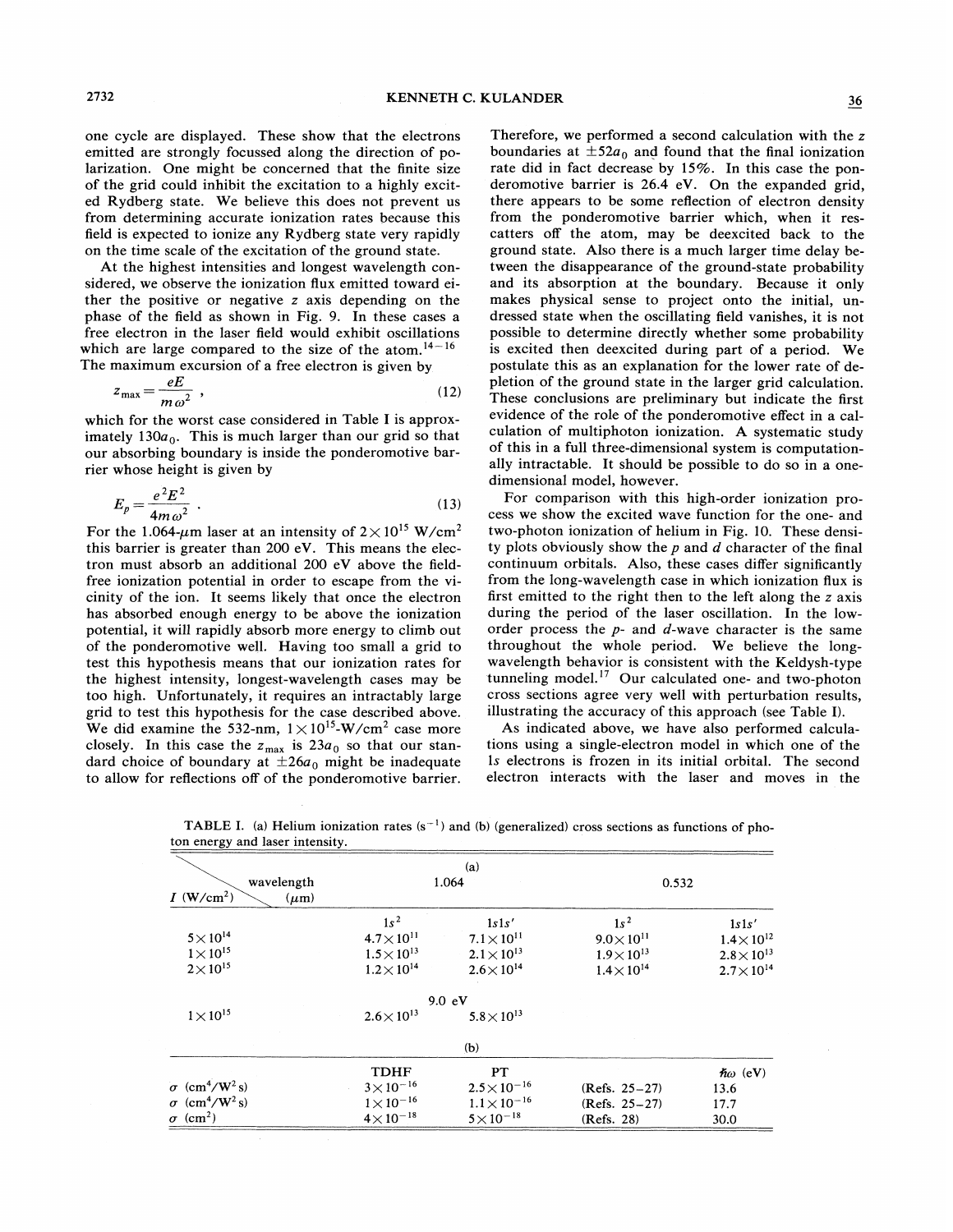

FIG. 10. Ionizing wave function for 30- and 15-eV photons.

Coulomb mean field of the frozen electron. In this way, we investigate several aspects of the ionization process. These calculations show that for the long-wavelength case considered here, the initial ionization rates for the frozen and two-electron models are essentially the same. The potential that the active electron sees in the frozen calculations does not change during ionization so that we find an exponential decay of the probability as expected. The only way the orbital energy in this case can change significantly is if the wave function becomes excited without being ionized. Then the magnitude of orbita1 energy decreases instead of increasing as in the two-electron case. We find it changes by less than 0.<sup>1</sup> eV during this calculation. We show the time-dependent norm of the wave function and projection onto the initial orbital in Fig. 11 for the peak intensity  $2 \times 10^{15}$ 



FIG. 11. Time-dependent norm of the one-electron calculation (solid line) along with the ground-state probability corresponding to the case of Fig. 8 but with a peak intensity of  $2 \times 10^{15}$  W/cm<sup>2</sup>.

 $W/cm<sup>2</sup>$ . Here again, the projections were taken eight times during each laser oscillation period. In this figure we have plotted the probabilities on a semilog scale to show the exponential decay of the initial state during the constant-intensity period, the last half of the calculation. From the slope of this line, the decay rate can be determined.

In the TDHF calculation, the ionization rate decreases as a function of time due to the weakening of the Coulomb repulsion as the wave-function norm decreases. Therefore, it is difficult to obtain an ionization rate from the decay of the time-dependent norm. However, by plotting the decay rate as a function of the orbital energy at times when  $sin(\omega t)$  vanishes, we find that the ionization rate decreases exponentially with orbital energy, as shown in Fig. 12. Figure 6 shows that the orbital energy has begun to decrease before the intensity has reached its maximum and is approximately  $-26$  eV at the beginning of the constant-intensity interval. From that point on, the log of the rate decreases linearly with increasing orbital energy. The ionization rate for the static Hartree-Fock ground state is obtained by extrapolating the linear falloff back to the correct orbital energy. This rate is compared to the frozen, one-electron results in Table I for several wavelengths and peak intensities. In the long-wavelength regime, we find excellent agreement between the frozen and TDHF results. This presumably implies that ionization requiring many photons which are far from resonant depends weakly on the potential which the electron sees. This also means that theories of multiphoton, multiple ionization which are based on independent electron models should be reasonably successful in the long-wavelength limit. The statistcal model of Crance<sup>20,21</sup> and Geltman,<sup>22</sup> for example,



FIG. 12. Helium ionization rate vs orbital energy for 1.064- $\mu$ m photons and a maximum intensity of  $1 \times 10^{15}$  W/cm<sup>2</sup>.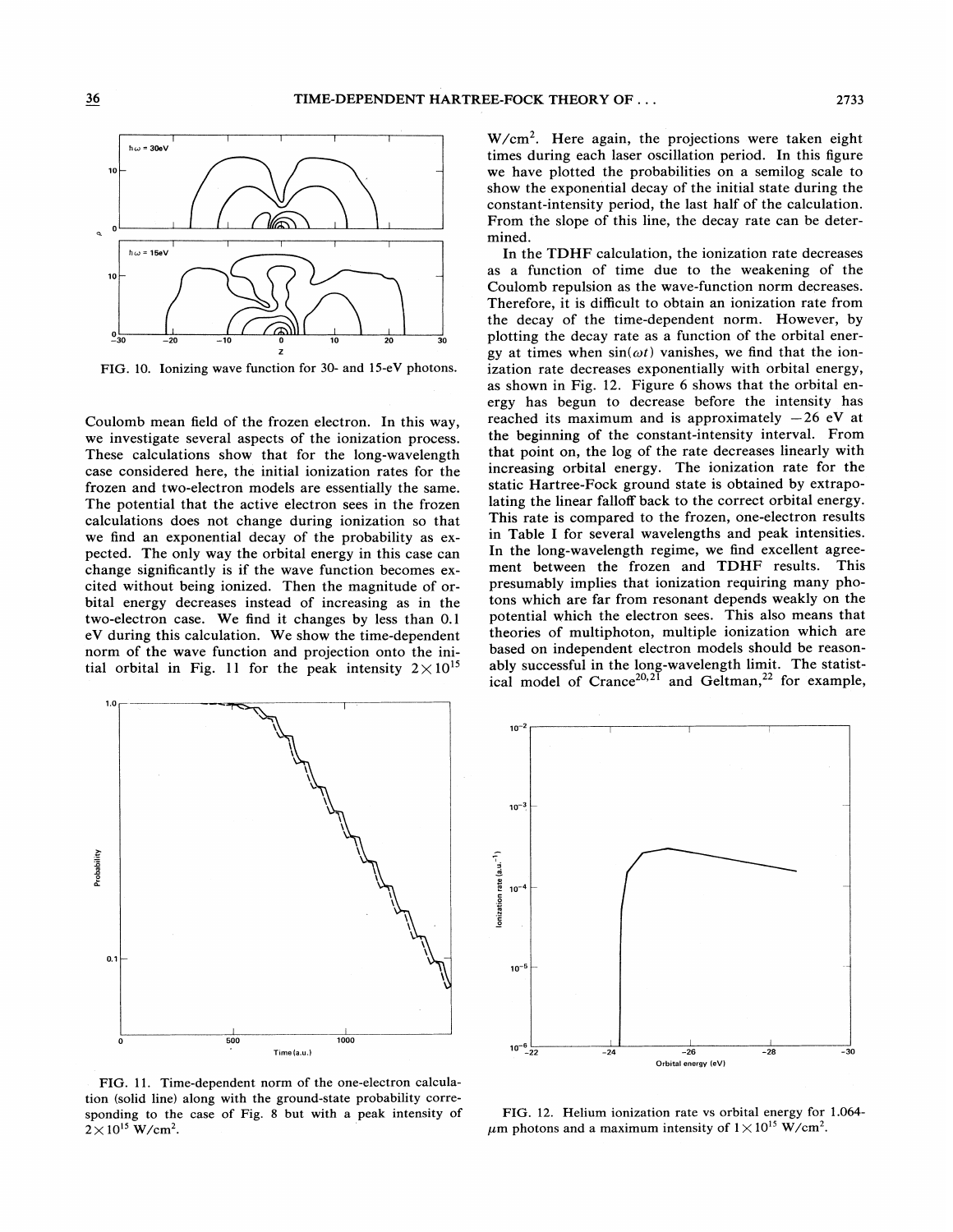

FIG. 13. One-electron calculation of helium ionization by 9-eV photons at  $I = 1 \times 10^{15}$  W/cm<sup>2</sup>. Solid line is the timedependent norm and the dashed line is the projection onto the initial state.

seem to work well for Xe with 1.064- and 0.532- $\mu$ m photons for a large range of intensities.

The photoionization of helium with 9-eV photons has been studied also. This wavelength is also far enough from resonance that direct ionization dominates. Figures 13 and 14 compare the single-electron and TDHF

ionization probabilities for laser intensities of  $1 \times 10^{15}$  $W/cm<sup>2</sup>$ . In these figures and those that follow, we perform projections and evaluate expectation values only at times when the electric field vanishes [sin( $\omega t$ ) = 0]. The smooth curves in the figures result from straight-line segments joining the calculated values. The frozen calculation looks similar to the longer wavelength results in that the excitation seems to go directly from the ground state to the continuum. The delay time between the disappearance from the initial state and absorption at the boundary is consistent with the transit time of a few-eV electron. This indicates that the three-photon process is large with probably little contribution from ATI. The TDHF result at early times agrees reasonably well with the single-electron calculations except for a slightly slower decay rate. At long times, it differs significantly. As above, the ionization causes an increase in the magnitude of the orbital energy so that finally the laser wavelength comes into resonance with some transition, presumably three-photon excitation of a Rydberg state, causing, at the latest times shown, Rabi oscillations in the initial-state probability. Figure 15 shows the time dependence of the orbital energy and Fig. 16 the ionization rate versus the orbital energy. The complicated behavior of the latter curve is due to the changing positions of the excited-state energies with the weakening of the Coulomb repulsion. Thus, this single calculation really illustrates the transition from the long-wavelength to the short-wavelength photoionization character. As we discuss below, at shorter wavelengths the resonant transitions in the atom play a strong pole in the excitation dynamics, generally resulting in nonexponential decay of the atom.



FIG. 14. Same as Fig. 13 but for TDHF calculation. Fifty periods of the field oscillation are shown. Full intensity is reached after five periods.



FIG. 15. Orbital energy as a function of time for 9-eV photons at an intensity of  $1 \times 10^{15}$  W/cm<sup>2</sup>.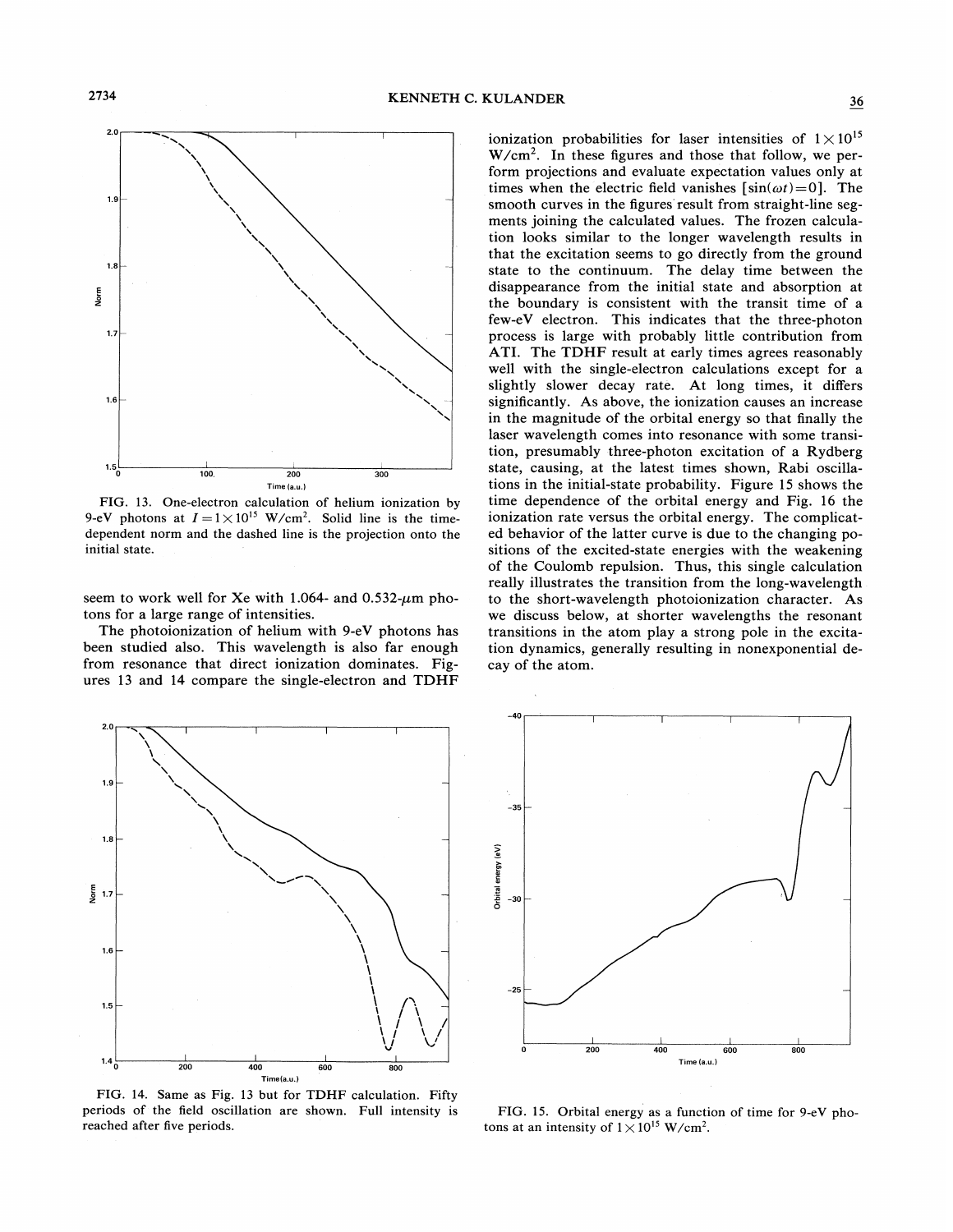

FIG. 16. Ionization rate as a "function" of orbital energy for 9-eV photons at an intensity of  $1 \times 10^{15}$  W/cm<sup>2</sup>.

The behavior shown in Fig. 14 can be characteristic of the TDHF method as we have described it. We attempted to clarify our understanding of this result by performing a renormalized (RTHDF) calculation. In this case, after each integration step, we normalize the wave function so that the nonlinearity in the formulation, coupled with the absorbing boundaries, does not produce unrealistic dynamics. Thus we simply multiply our time evolv-



The final case we discuss in detail is a shortwavelength case in which the chosen photon energy, 28 eV, exceeds the single-ionization threshold. It is also off resonance for the two-photon excitation of the  $2p<sup>2</sup>$  doubly excited states which lie near 60 eV in the absence of the field. Again for this case we performed the frozen and TDHF calculations. We note that we performed similar calculations at 30 eV with qualitatively the same results as discussed here.

Figure 18 shows the time dependence of the wavefunction norm and its overlaps on the initial 1s orbital (short-dashed line) and a 2p orbital (long-dashed line). The 2p orbital is a single Slater function with an exponential parameter chosen to approximate a  $2p<sup>2</sup>$  excited state. The intensity reaches its peak after approximately 30 time units then is constant over 35 laser oscillation periods. This calculation was actually done using the RTDHF which arguably gives a more accurate picture of the PD for this two-electron system. A calculation without renormalization for this wavelength is very simi-



FIG. 17. Ionization rate as a function of time for 9-eV photons at an intensity of  $1 \times 10^{15}$  W/cm<sup>2</sup> from the RTDHF calculation.



FIG. 18. Wave function norm (solid line) and orbital projections on the 1s (short-dashed line) and  $2p$  (long-dashed line) as functions of time for the 28-eV photon at a peak intensity of  $1 \times 10^{15}$  W/cm<sup>2</sup>.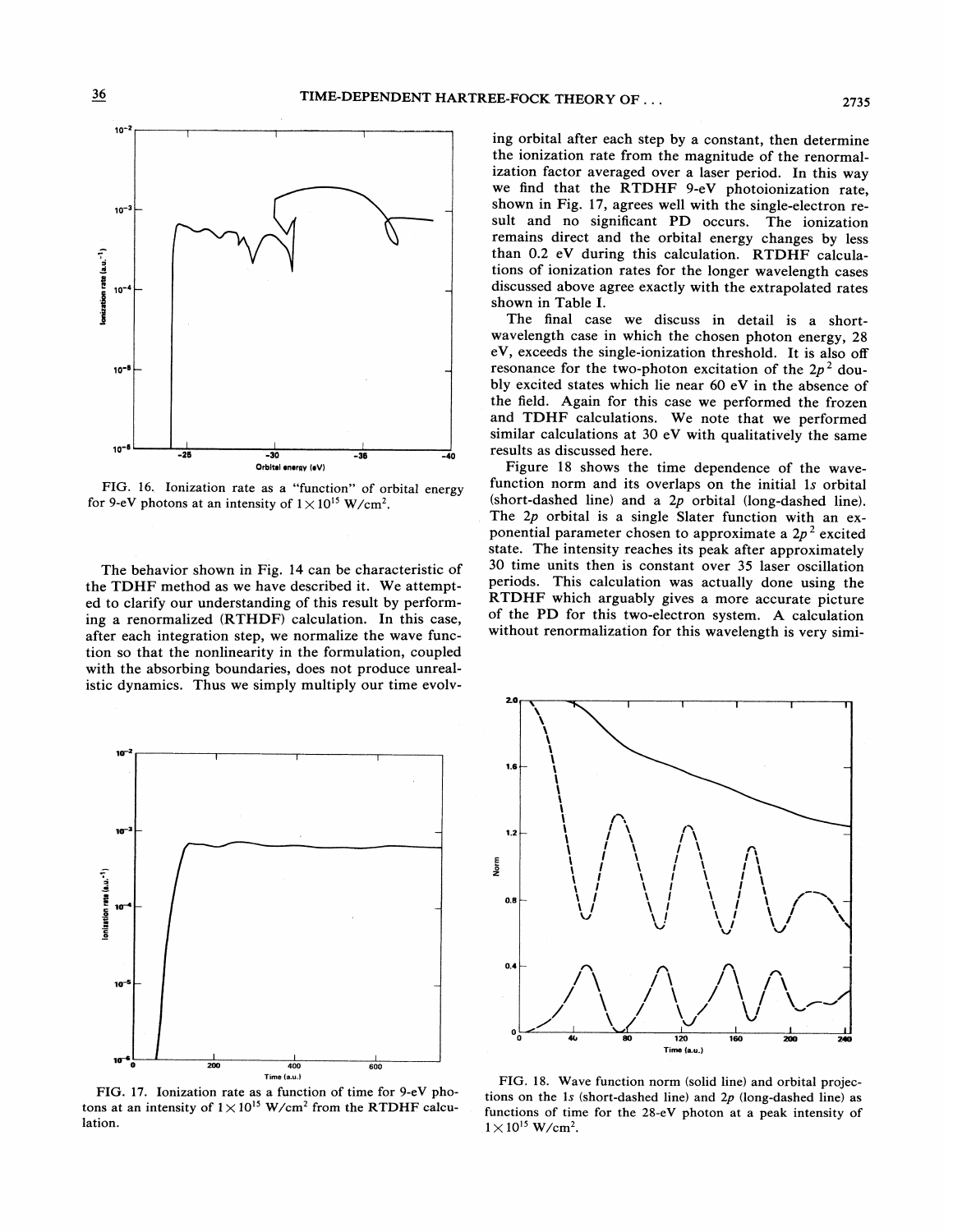lar, mainly because the ionization potential does not increase due to the excitation dynamics. This is shown in dependence of the Co inetic energies are also displayed dependence of the nuclear attra otal energy. These results are to be contrasted to ong-wavelength case shown in Figs. 6 an e short-wavelength PD shows a strong excitation of Rabi oscillations between the initial state and some hich seems to be  $1snp$  and  $np^2$  in char ter. The fact that we did not optimize the exponential arameters in the p orbital onto w projection means the precise characterization of the exr, it is not obvious e additional configuration is adeq ion which the TDHF wave funccase shows no oscillatory structure. The dece frozen, single-electron result for itial state falls on top of the dashed curve in Fig ut 50 a.u. then continues to decay cess leads to a significant reduction in the id rate. Therefore, we conclude that a multielectron prosingle excitation, the self-consistent potential of the mullectron state is distorted enough by the laser field that rate. Although the laser is well off resonance for any excitation from the ground state or quasibound) state exists to which reversible ence of several Rabi oscillations, which eventually apd, implies the ionization is delayed due we see that up to 40 eV of excitation to the collective excitation of the electrons. From Fig. urs without appreciable loss to



FIG. 19. Time-dependent ionization potential (solid line), lsion (short-dashed line) and single-particle kiy (long-dashed line) for 28-eV  $W/cm<sup>2</sup>$ . eV photons at an intensi-



FIG. 20. Time depend and nuclear attraction (dashed line) for 28-eV photons at an intensity of  $1 \times 10^{15}$  W/cm<sup>2</sup>.

the continuum. If the behavior occurs in atoms with many more electrons in the outer shell, a significant amount of energy could be trapped in the atom before ionization. This kind of PD has been postulated by Rhodes and co-workers<sup>6</sup> in discussing their multiple ionization results using high-power uv lasers.<br>The predicted delay in ionization is on the order of

many oscillations of the field (a few fs), so that it would pulse-length laser expe s unless some other mode of decay is accessible. Having trapped a large amount of excitation, the atom can relax in several ways: photon emission with a wavelength much shorter than the exciting laser, single or multiple autoionization and core excitation. These modes of decay may not be independent. great interest as an effect of very intense, short-pulse lasers on multielectron atoms.

Finally, we performed short wavelengths for a peak intensity of  $10^{17}$  W/cm<sup>2</sup>.<br>We find that before the intensity maximum is reached, less than a tenth of a percent of the initial wave function remains on the grid. At this intensity, the numerical TDHF method becomes intractable for the longer waveextended jitter motion of n. For shorter wavelengths the ionizatio build be very well represented by the TDHF model s with the field. In th o rapid that multiple excit tions are not significant. We conclude, therefore, that n intensity for which collective modes might be expected.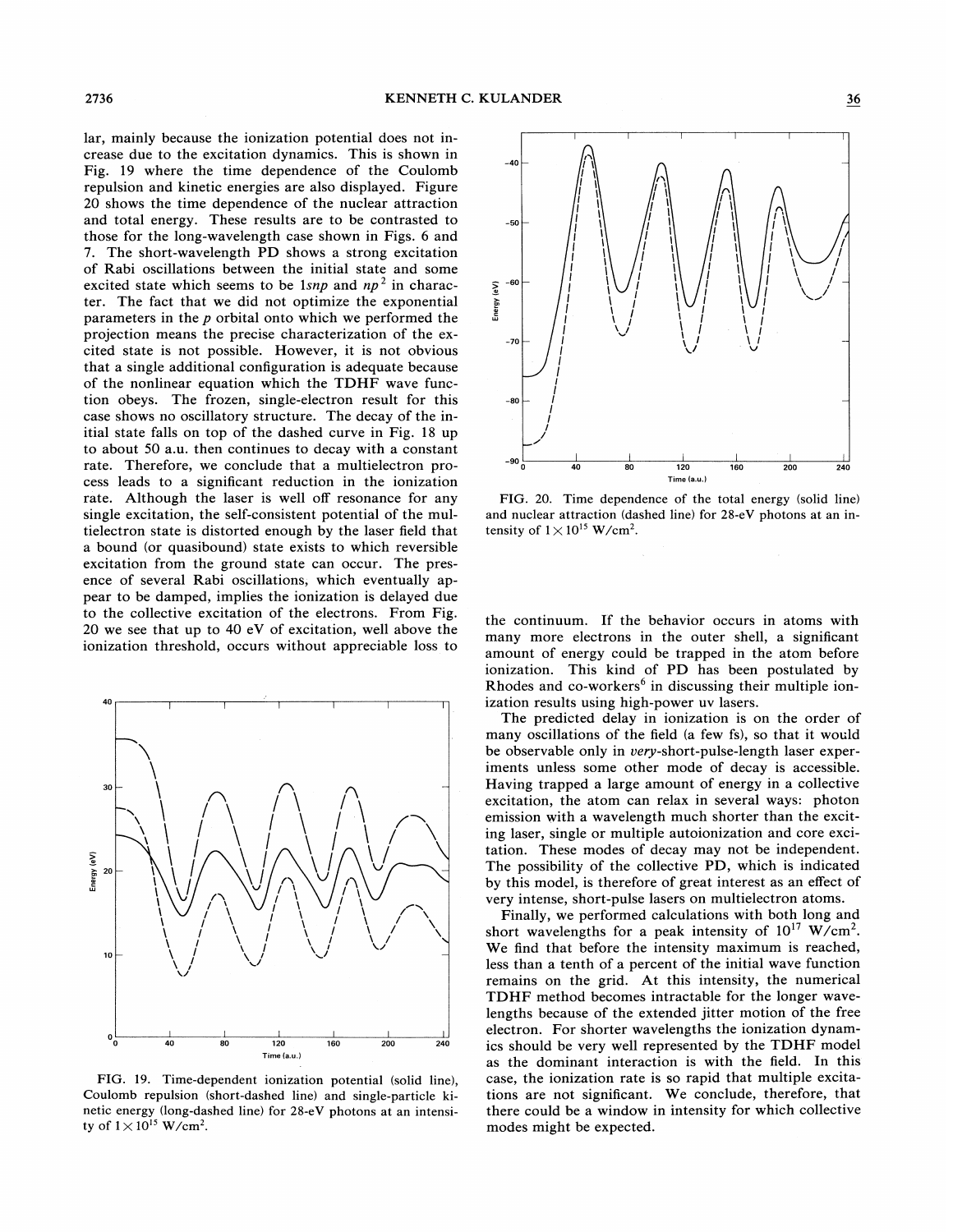For lower intensities than those considered in this work, perturbation theory is valid and this type of multiple excitation would be unlikely to play a significant role in affecting the ionization rate. However, a recent paper by Tang and Lambropoulos<sup>23</sup> does show that double excitations can play an important role in ionization dynamics at intensities beyond the range of perturbation theory. In the high intensity, nonperturbative regime, collective excitations may be possible as long as the field is not so high that appreciable ionization occurs within a single oscillation. If excitation-ionization is that rapid, the PD cannot be particularly sensitive to wavelength and it seems unlikely that a collective mode could be established.

#### IV. CONCLUSIONS

We have presented results of calculations of intense field ionization of helium for a number of laser wave-<br>lengths and field strengths. The time-dependent lengths and field strengths. Hartree-Pock method was used to obtain these results. We find limits to the validity or feasibility of this method. For low intensities, such that the rate of excitation is very small compared to our integration times, the method is impractical. Therefore we need to consider intensities which result in ionization rates of at least  $10^{11}/s$ . For 0.532  $\mu$ m and  $1 \times 10^{14}$  W/cm<sup>2</sup>, we found that no excitation occurred within the numerical accuracy of this calculation for any integration time. This should be compared with the observed saturation intensity of  $2\times 10^{13}$  W/cm<sup>2</sup> for a 50 ps pulse<sup>24</sup> correspondin to an ionization rate on the order of  $10^{10}/s$ . For high intensities and long wavelengths, we found the required grid sizes were unmanageably, large due presumably to ponderomotive effects. However, for a significant range of photon energies and intensities, the calculations provide informative and reliable results.

The ionization dynamics were found to be qualitatively different for the short-wavelength versus the longwavelength regimes. In the former case, the structure of the atomic energy levels was probed and an excitation of a highly energetic doubly excited state was found. Rabi oscillation between this quasibound state and the ground state inhibited the direct ionization process. It may be that this is an artifact of the TDHF model, but if not, it is very encouraging with respect to the possibility observing collective excitations of atoms by strong, shortpulse, short-wavelength lasers. At lower intensities, the doubly excited state is not expected to play a role. Direct ionization should dominate as predicted by perturbation theory. As the intensity increased, a point was reached where appreciable ionization was found to occur during each oscillation of the field. This was found as the peak intensities approached  $10^{17}$  W/cm<sup>2</sup>. It is one of the advantages of this method that the strongly nonperturbative regime can be studied for an arbitrary pulse shape. Our calculations predict, then, that there may be a window of intensities for short wavelengths within which collective excitations could be possible.

The long-wavelength regime was investigated both using the TDHF method and a frozen, one-electron model. We found the ionization rate was the same in both cases

for the intensity regime studied. In this range of intensities, the ionization rates were found to be nonperturbative in that the order of the process was much less than that given by the minimum number of photons required by the ionization energy. Also the rates were found to become less dependent on wavelength at the highest intensity. We found some evidence of reflections due to the ponderomotive barrier and a consequent slight reduction in the ionization rate. A future communication will deal more thoroughly with this phenomenon. We also concluded that there is likely ATI in the longest wavelength results because of the short delay time between the electron probability leaving the ground state of the atom and being absorbed at the boundary.

The TDHF model produced a changing ionization potential due to the nonlinearity in the Coulomb term. Because of this we discovered an exponential dependence of the ionization rate on the orbital energy. The Keldysh<sup>16</sup> model also predicts an exponential relationship between the ionization potential  $I_p$  and the ionization rate. However, this tunneling model contains an extra factor of  $I_p^{1/2}$  in the exponent. The PD for the longwavelength case are uninteresting up until the ponderomotive barrier becomes significant. Up to this point the ionization is direct. At the longest wavelength and highest intensities we considered, the effects of the ponderomotive barrier were not treated correctly because of the limited size of our grid. The rates reported in these cases are expected to be upper bounds on the true rate because the excited flux was absorbed at our boundary before it could be reflected by the barrier. We determined the effect was on the order of 15% for the 532-nm photons at  $1\times10^{15}$  W/cm<sup>2</sup>, but may be higher in other cases. This effect places an upper bound on the wavelenghs we can consider for a.given intensity. The trapping of excited electrons by this barrier is a second mechanism for collective excitation in the atom. Timedependent calculations can provide new insight into the length of the trapping time and therefore the importance of this effect.

The angular distribution of emitted electrons was found to differ strongly with wavelength. The longest wavelength results were most strongly collimated along the direction of polarization as has been found in experiments on xenon.

Finally, our calculations allowed the variation of the intensity of the laser field with time. For these initial calculations, we considered only cases with wavelengths far from resonance. Therefore little effect due to the duration of the turn-on period was found. Only in the case for which no turn-on period was used  $t_{\text{max}} = 0$  in Eq. (10)] was there evidence of some ringing in the excitation dynamics. For wavelengths closer to resonance, the ionization results will be much more sensitive to the pulse shape.

The pulse lengths over which interesting dynamics and possible collective effects are expected to be important are short compared to those used in most experiments to date. Long-pulse experiments suffer from rapid ionization during the rise time of the pulse, so that the neutral atom may never experience the peak intensity.<sup>8</sup>